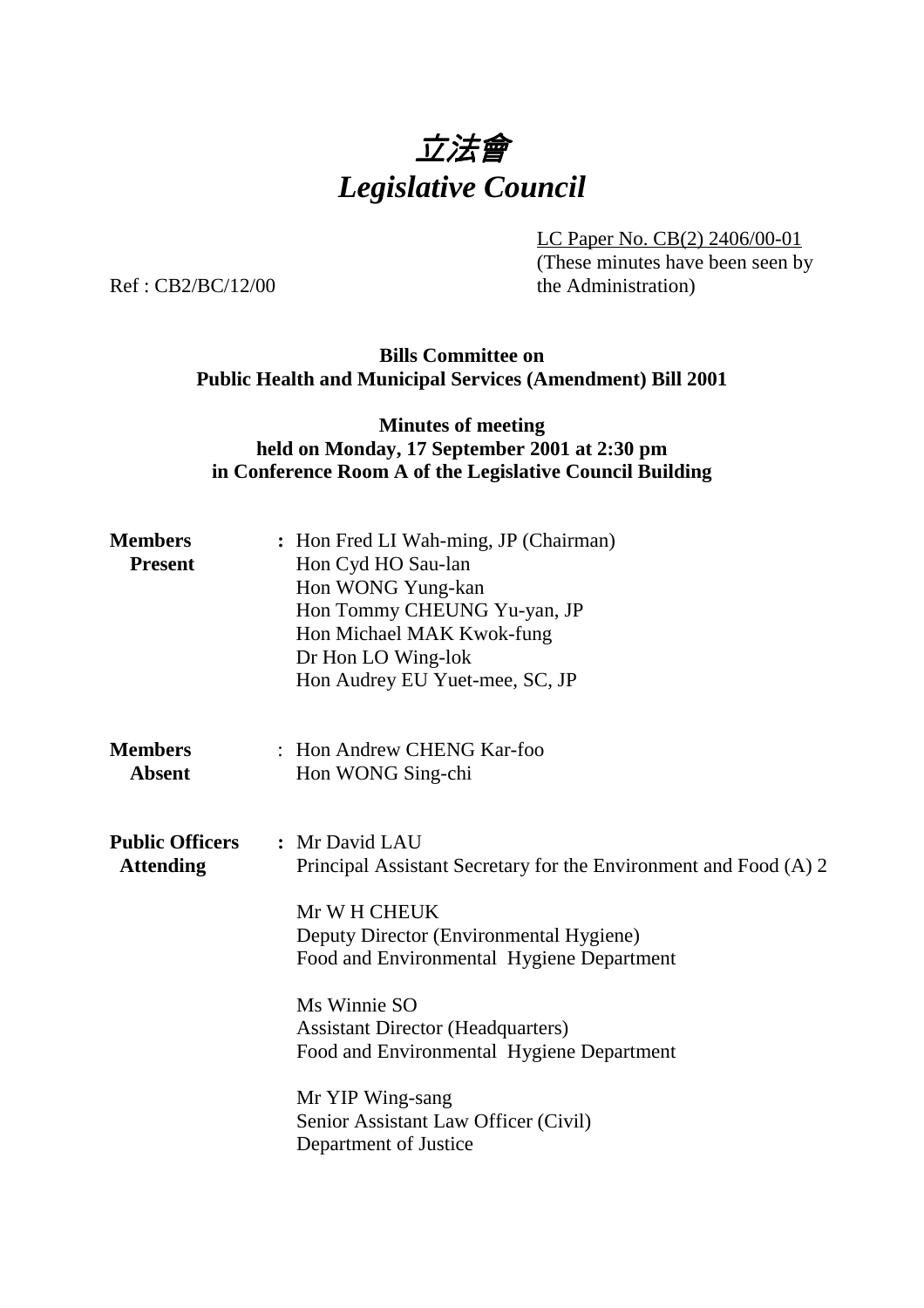|                   | Mr Lawrence PENG<br><b>Senior Government Counsel</b><br>Department of Justice |
|-------------------|-------------------------------------------------------------------------------|
| Clerk in          | : Miss Betty MA                                                               |
| <b>Attendance</b> | Senior Assistant Secretary (2)1                                               |
| <b>Staff</b> in   | : Mr Stephen LAM                                                              |
| <b>Attendance</b> | <b>Assistant Legal Adviser 4</b>                                              |
|                   | Miss Irene MAN<br>Senior Assistant Secretary (2)9                             |

## **I. The Administration's response to issues raised at the meeting on 13 July 2001**

(LC Paper Nos. CB(2) 2271/00-01(01) and CB(2) 2027/00-01(02))

At the invitation of the Chairman, Principal Assistant Secretary for the Environment and Food (A) 2 (PAS(EF)(A)2) briefed members on the latest recommendations regarding the proposed Appeal Board:

- (a) As the Judiciary had advised that the number of magistrates or exmagistrates with 10 years' experience was very few, the qualification of the Chairman of the Appeal Board was relaxed to ensure availability of a sufficient pool of candidates for appointment. It was suggested that a person who was qualified for appointment as a District Judge under section 5 of the District Court Ordinance could be appointed as the Chairman of the Appeal Board;
- (b) A sitting of the Appeal Board would consist of a Chairman or a Deputy Chairman plus two other members selected by rotation from the panel of members to ensure a hearing to be arranged within a short period of time. A three-person composition could also avoid having an equally divided opinion which would pose problem in making the final decision.
- (c) If a person was dissatisfied with the decision of the Appeal Board, he could appeal to the Court of First Instance within 14 days after being served a copy of the decision and the reasons for the decision.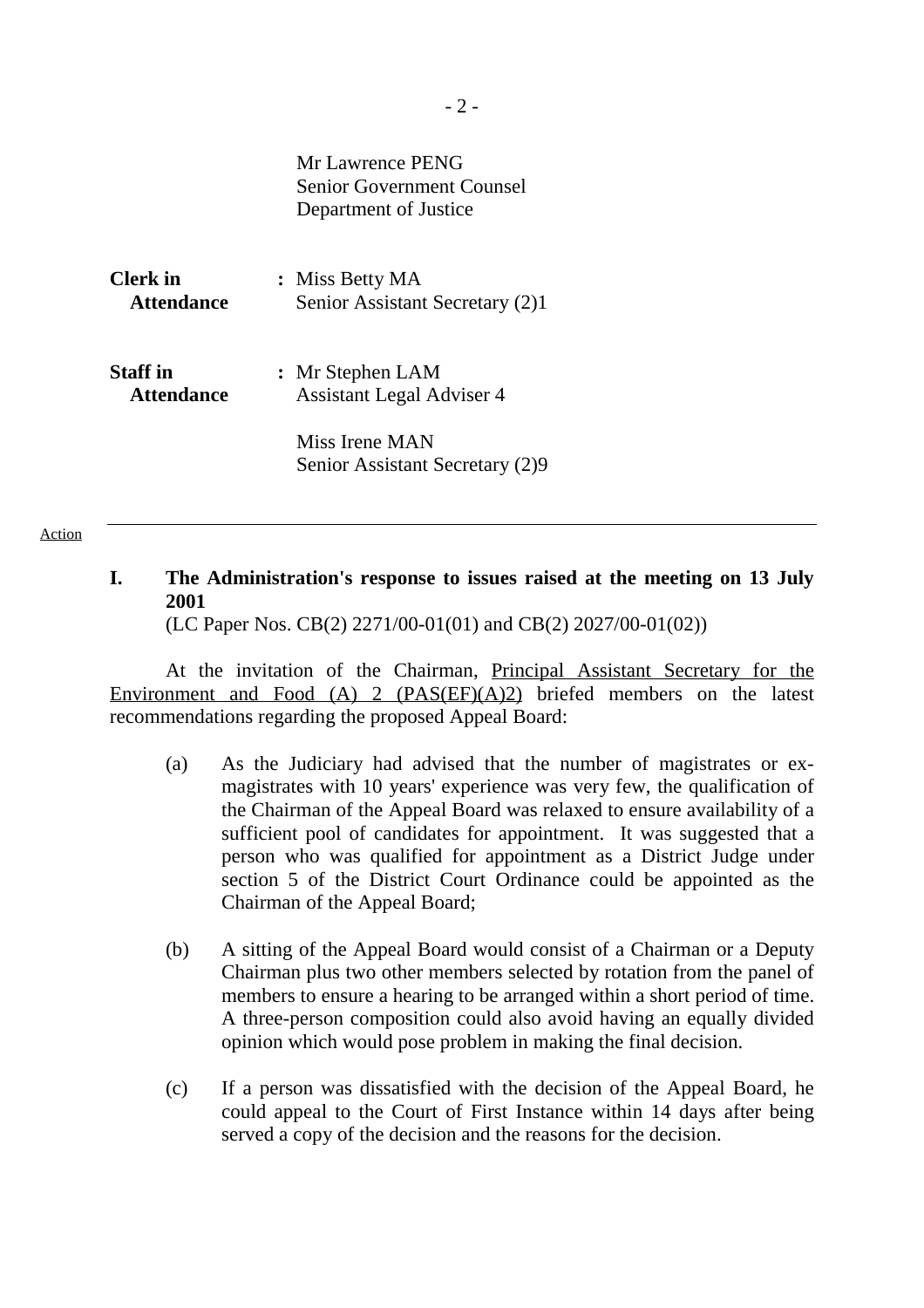2. Regarding the period required to obtain a repossession order by the owner concerned, PAS(EF)(A)2 advised that it took about four to five months to issue a repossession order in an undisputed case and a longer period for a disputed one. As for the recovery of cost as a civil debt, similar provisions were provided in other legislation such as the Buildings Ordinance. However, he said that the Administration did not hold a strong view on the subject and would consider any further suggestions made by members.

## Appeal Board

3. Noting that the Administration proposed that the Appeal Board should hear cases of appeal within 10 working days of receiving such appeals, Mr Tommy CHEUNG considered that 10 working days was too long. He said that the Director of Food and Environmental Hygiene (DFEH) should have possessed all the evidence and documents before issuing the closure order, and it should not take him much additional time in preparing and submitting the relevant information to the Appeal Board.

4. PAS(EF)(A)2 explained that 10 working days would already be a tight schedule for conducting a hearing as the appellant might also need time to prepare for his appeal. However, Mr Tommy CHEUNG pointed out that under the proposed arrangement, even if the aggrieved did not need so much preparation time, he could not have his case heard earlier. Mr CHEUNG urged that the Administration should shorten the minimum time for preparation for a hearing to two or three days. The aggrieved might apply for an extension if he needed more time for preparation.

5. Mr WONG Yung-kan shared Mr Tommy CHEUNG's views. Mr WONG said that based on the experience of the recent outbreak of cholera which had led to the issue of closure orders on a few food premises, the orders were rescinded in two to three days shortly after the contaminated fish tanks were disinfected. He considered that the operator should be given a chance to have his appeal heard early so that the closed premises could be re-opened as soon as possible. He further said that delays in rescinding a closure order would also affect the employees. Mr CHEUNG and Mr WONG requested the Administration to critically review the minimum time allowed for preparation of a hearing.

6. PAS( $E F(A)$ )2 advised that a certain degree of flexibility was already allowed in the proposed section 128D(15)(b) which provided that the Chairman of the Appeal Board might order a stay of execution of the closure order. Ten working days would be a reasonable timeframe to arrange for the hearing.

7. Ms Audrey EU pointed out that the requirement for hearing an appeal case within 10 working days was not specified in the legislation. She said that the Administration should consider whether it was procedurally feasible to hear an appeal case within 10 working days.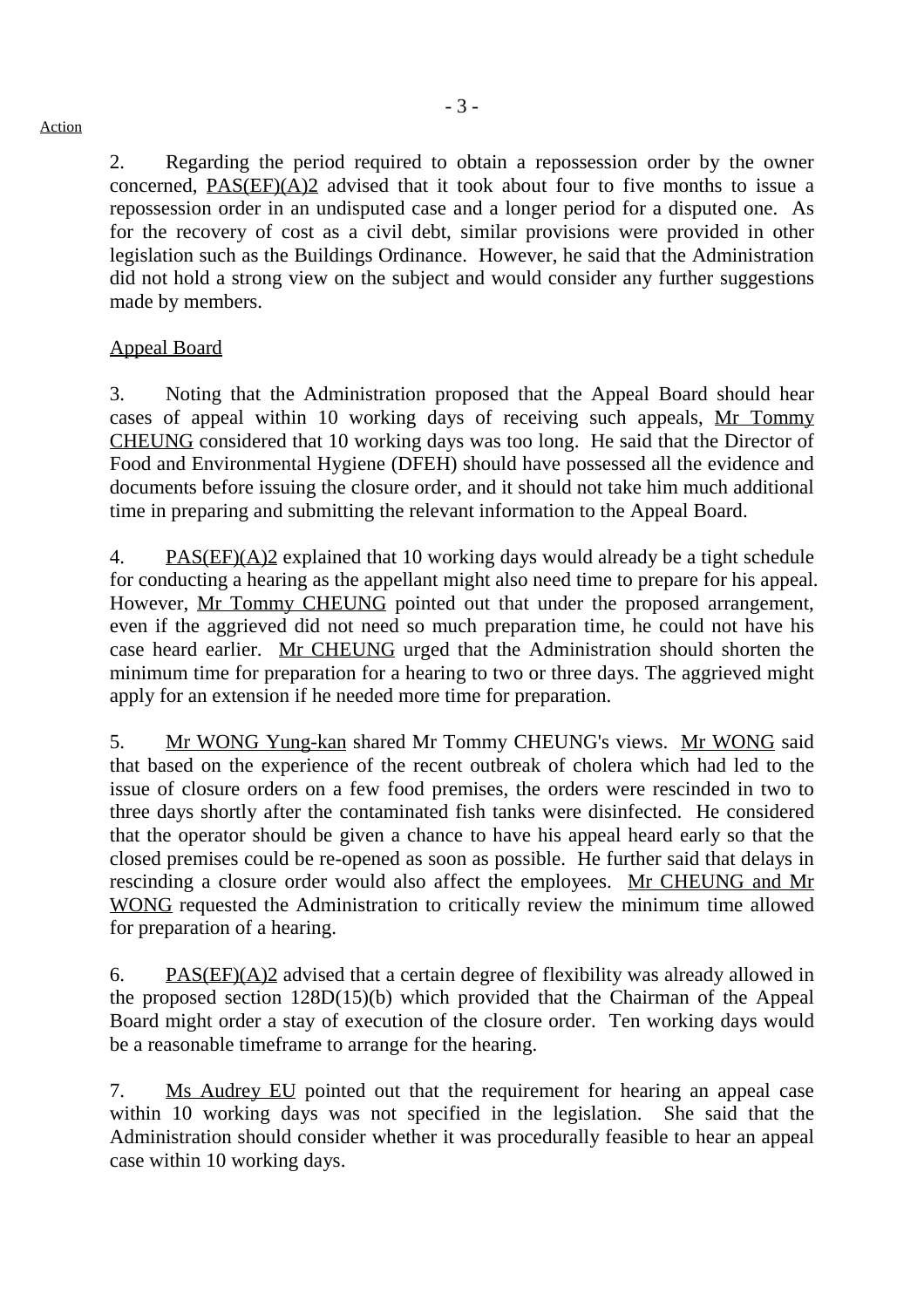8. Ms Cyd HO believed that the Administration would not need much time to provide a response to the appellant. She supported shortening the minimum time for preparation for a hearing while the Chairman of the Appeal Board could have the discretion to defer a hearing. She said that the Administration could work out the minimum time to prepare for a hearing having regard to the notice period for a meeting and the capacity of the Appeal Board.

9. PAS(EF)(A)2 explained that from the operational point of view, 10 working days was already the minimum period as the Secretary to the Appeal Board would need two to three days to fix a meeting date with the Chairman and panel members, and the appellant and the Administration also had to provide information for the Appeal Board. He reiterated that the 10-day period was reasonable. Nevertheless, the period might be reviewed having regard to the operational experience of the Appeal Board. He did not envisage any problems for the Appeal Board to hear several cases concurrently.

10. Responding to Ms Audrey EU, Senior Government Counsel (SGC) advised that the proposed section 128D was modelled on sections 125A to I of the principal Ordinance in respect of the Licensing Appeal Board (LIAB). Senior Assistant Law Officer (Civil) (SALO) said that the provisions of the proposed section 128D was modelled largely on the LIAB procedures, and DFEH was required, among other things, to submit written representations. Therefore, 10 working days would be the minimum period for completing the requisite proceedings.

11. The Chairman considered that the submission of written representations to the Appeal Board would not create much additional work for the Administration, as it should have all the relevant evidence and documents before issuing a closure order. He stressed that members were concerned that the aggrieved party should be allowed to be heard by the Appeal Board as soon as practicable.

12. Mr Tommy CHEUNG said that he envisaged that there would be very few appeal cases, and that hearings should be arranged at the shortest possible time. Mr CHEUNG suggested that another option was to have a pre-hearing to allow time for parties to proceedings to prepare for the appeal case. A hearing would be conducted to examine the case further when the parties concerned were ready. Mr CHEUNG further said that DFEH should provide the operators concerned with the reasons for issuing the closure order in writing, together with improvement suggestions and the appeal channels available.

13. SALO said that DFEH would serve the operator concerned a written notice on closing the food premises in accordance with the proposed section 128C. As regards the suggestion of a pre-hearing, SALO pointed out that a pre-hearing did not necessarily simplify the procedures as both the appellant and DFEH had to serve their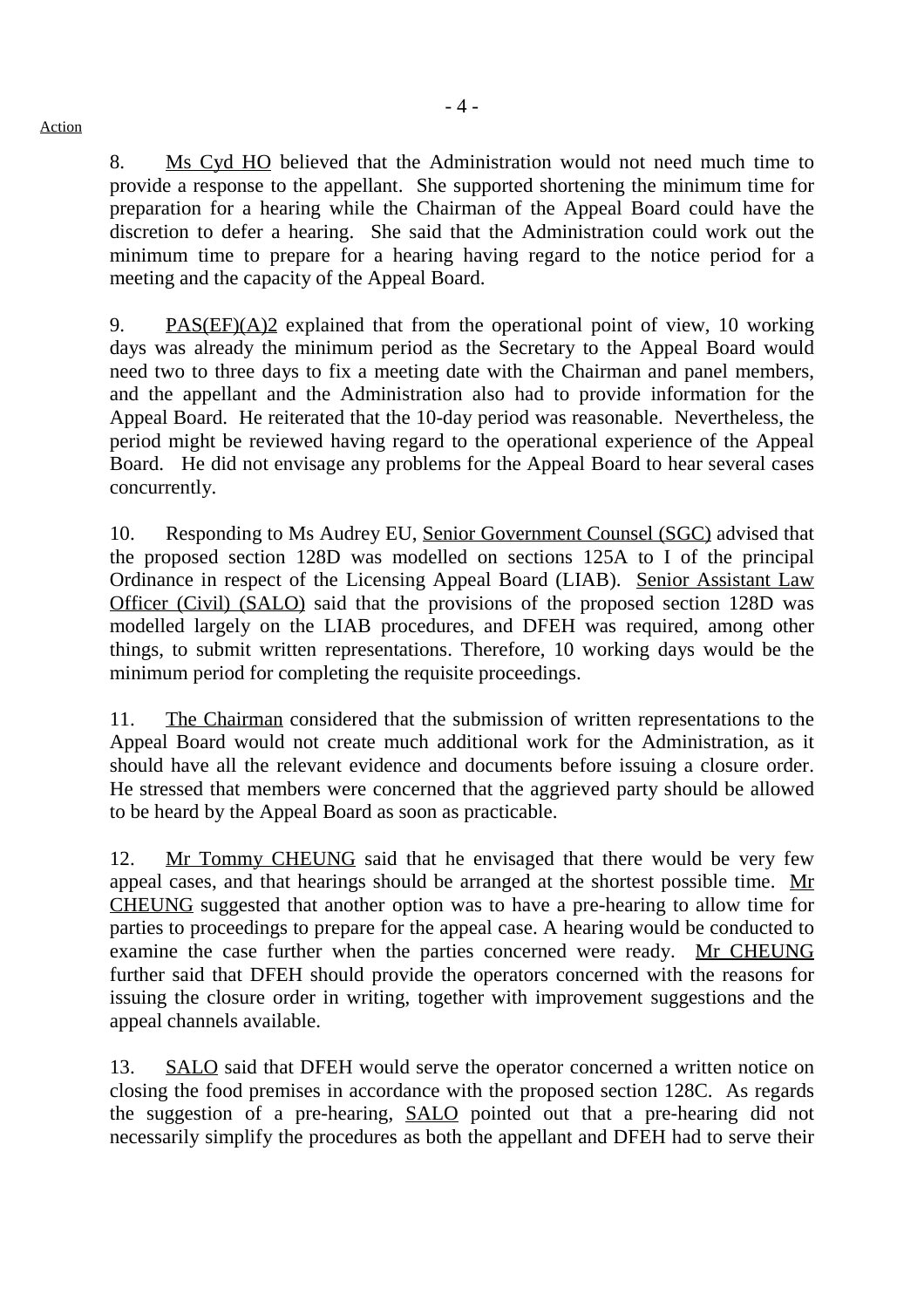statements or representations on the other side prior to the appeal hearing, so as to allow the other side to respond at the hearing.

14. Assistant Legal Adviser 4 (ALA4) said that under the proposed section 128D(15), the Chairman of the Appeal Board might order a stay of execution of the closure order if the appellant applied in writing with good reasons. However, section 128D(15) did not provide a mechanism for making an oral application. He said that members might wish to consider whether the provision would need improvement in this respect. Mr Tommy CHEUNG shared ALA4's view.

15. PAS(EF)(A)2 pointed out that the proposed new section 128D(15)(b) provided for the application for ordering a stay of execution of the closure order to which an appeal was made. As the procedure was simple, he did not see the need to establish a pre-hearing.

- Admin 16. In view of members' concerns, the Chairman requested the Administration to consider and respond to the following suggestions -
	- (a) To re-examine the minimum time required to prepare for a hearing of an appeal; and
	- (b) To consider introducing a pre-hearing to allow the making of written and oral applications for a stay of execution of the closure order.

 $PAS(EF)(A)2$  stressed that there might not be much room for further shortening the 10-day period. Nevertheless, he agreed to consider Members' views.

17. Ms Cyd HO enquired about the arrangement if both the Chairman and Deputy Chairman of the Appeal Board were out of town. PAS(EF)(A)2 responded that in line with the practice for other appeal boards, there would be more than one Deputy Chairman available to deal with such situations. Ms Cyd HO commented that any delay in holding the hearing might result in substantial financial loss for the operator concerned as the closure order would stay in force. She suggested that the Administration might make reference to the arrangements in other legislation, such as the Human Organ Transplant Ordinance in which time was also of the essence.

18. The Chairman pointed out that there might be a more serious problem in summer because there was a higher risk of food contamination and more panel members would be out of town.

19. ALA4 said that under the proposed new section 128D(17), the two Deputy Chairmen of the Appeal Board should take turn to act as Chairman if the Chairman was not available. By taking turn to act as Chairman, as presently drafted in the Bill, meant that a Deputy Chairman could not act as Chairman consecutively. Dr LO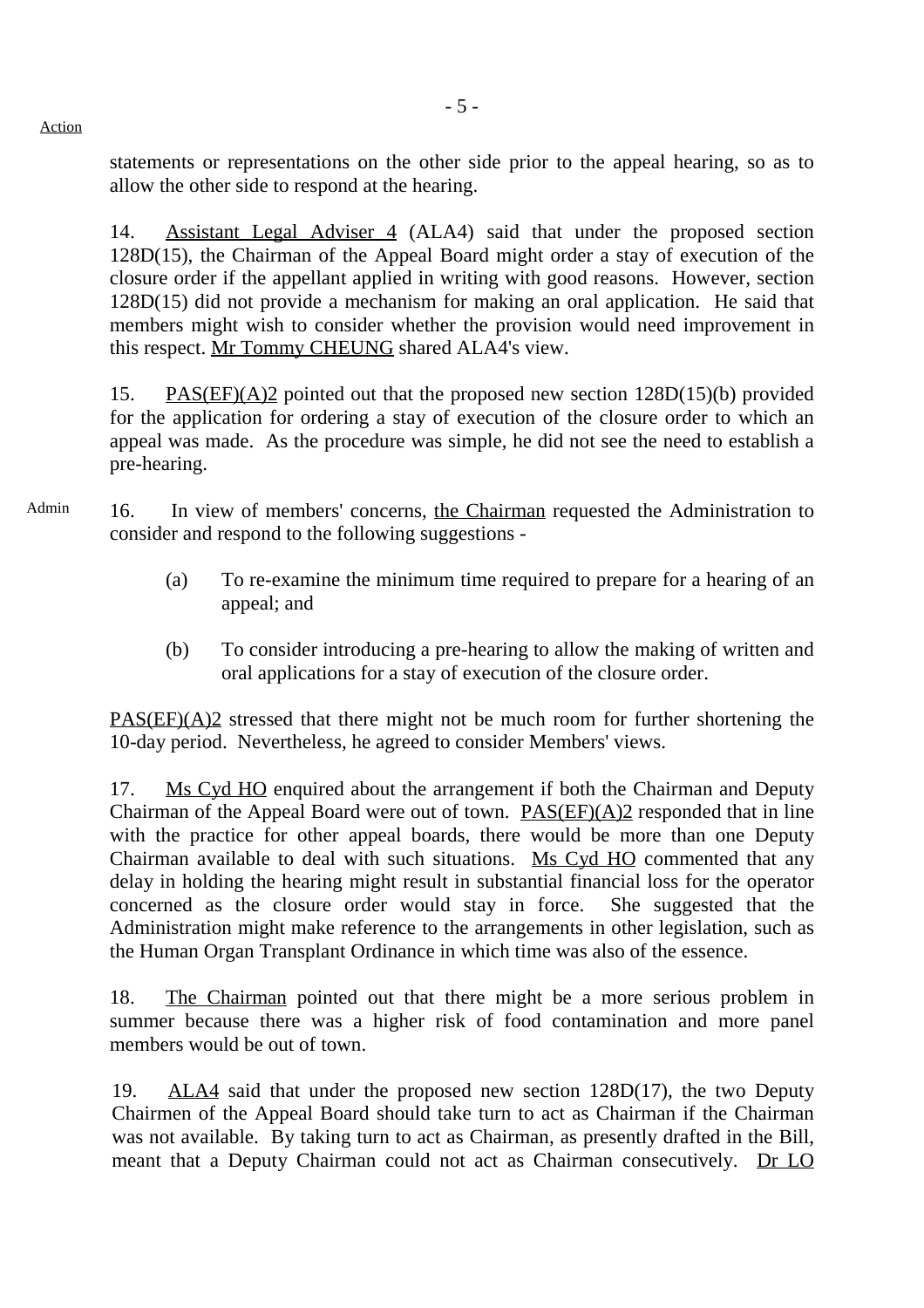Wing-lok was of the view that in the absence of the Chairman, any one of the two Deputy Chairmen should take turn to act as Chairman. Whenever only one Deputy Chairman was available, he/she would automatically be appointed as Chairman. PAS(EF)(A)2 agreed to consider Members' concern.

Admin

20. Mr Tommy CHEUNG asked whether consideration would be given to empowering the Appeal Board to impose a partial closure order.

21. SALO advised that under the proposed section 128D(16), the Appeal Board might make suggestions or counter-proposals to DFEH relating to its decision of an appeal. The Administration would draw up rules, which would be in the form of subsidiary legislation, to provide for the operational framework of the Appeal Board.

22. Dr LO Wing-lok was of the view that the suggestion of a partial closure order had been discussed at length at previous meetings, and members were fully aware of the enforcement difficulties. He did not consider it necessary to re-open the issue for discussion.

23. The Chairman advised that the Bills Committee had to discuss the operation of the proposed Appeal Board. He requested the Administration to consider members' views and revert to the Bills Committee.

## **II. Clause-by-clause examination** (LC Paper No. CB(2)2291/00-01(01))

## Revised Committee Stage amendments

24. The Chairman invited the Administration to explain the revised Committee Stage amendments (CSAs).

*Sections 128(1A), 128A and 128B*

25. SGC made the following points -

- (a) Section 128(1A) of Cap.132 was repealed to ensure consistency with sections 128B and 128C concerning human habitation on the premises which were subject to the closure order;
- (b) The new CSAs to section 128A(1) and (2) were consequential amendments to the proposed addition of the new section 128D; and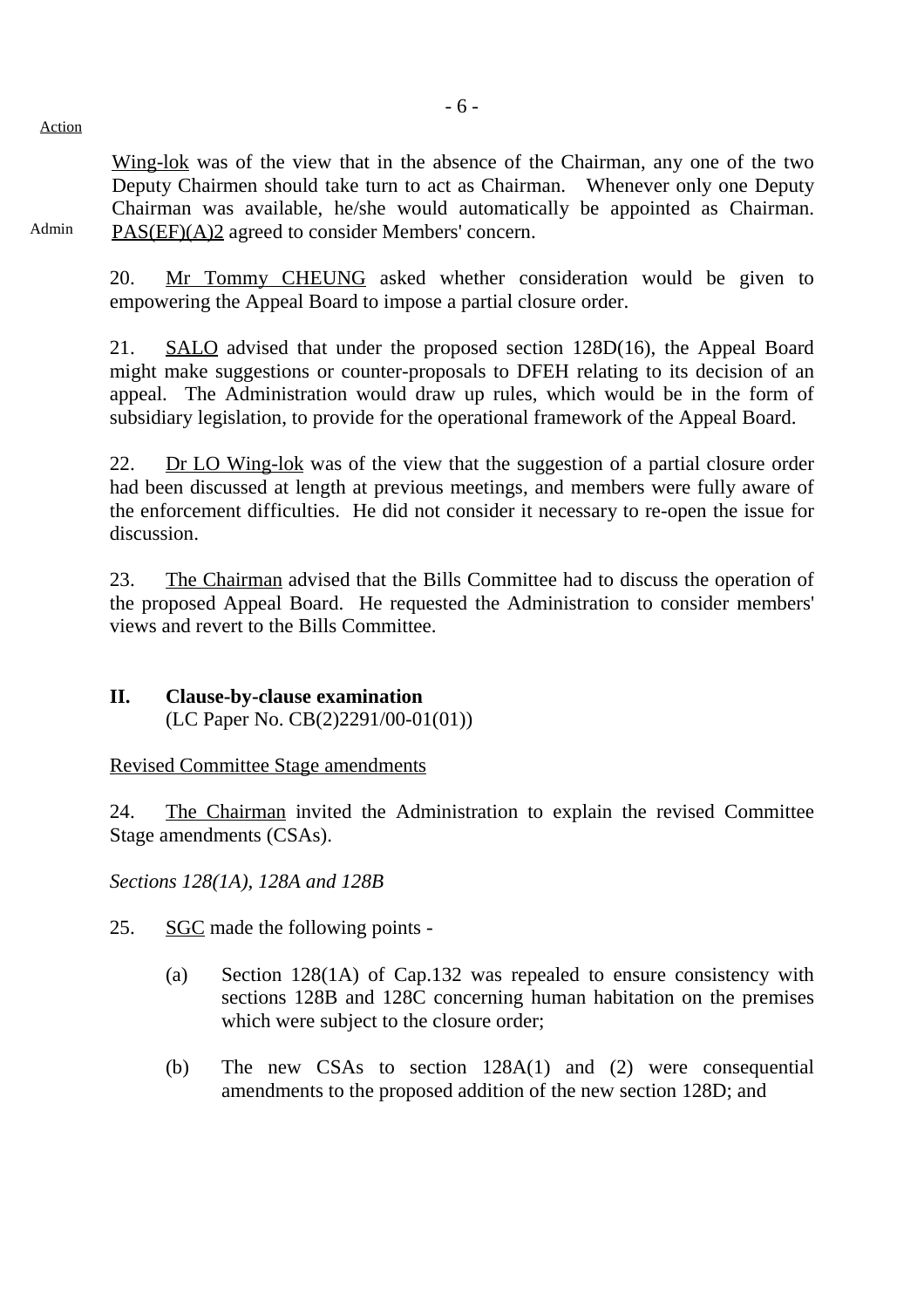(c) The proposed section 128B(2)(a) was amended so that the notice of intention to apply for the closure order would be affixed on the premises as well as served on the owner of the premises by registered post.

26. ALA4 said that the purpose of the revised section  $128B(2)(a)$  was to notify the owner of the premises that a closure order had been issued. However, the provision as presently drafted required the notification to be sent by registered post only and did not require any proof of acceptance. The owner concerned might be unaware of the closure order due to various reasons.

27. SGC said that the proposed section 128B(2)(a) sought to provide for the owner concerned an opportunity to be notified of the application for the closure order at least seven days before the hearing of an appeal. The court could hear the owner at such other time as soon as practicable after the hearing of the application.

28. Ms Cyd HO asked under what circumstances the premises owner was required to attend or be represented at a hearing, as the licensee would have direct interest in the case. PAS(EF)(A)2 said that the purpose of the proposed section  $128B(2)(a)$  was to provide the premises owner concerned with the information about the closure of the premises in case he wished to take action.

29. Members noted that the CSAs proposed to section 128B(8) for greater clarity.

*Section 128C(7)*

30. ALA4 pointed out that section 128C(7) provided for the aggrieved, including the premises owner, to appeal within seven days after the notice of refusal to rescind the closure order was served.

31. Mr Tommy CHEUNG expressed concern that the premises owner might not be able to lodge an appeal within the seven-day period. It was possible that it might only come to the notice of the owner concerned several months after the incident, and the operator might have ceased business and could not be contacted. In the circumstances, the premises owner would not be able to take over the premises and lease it to other tenants because he had already missed the seven-day limit for making an appeal and could not apply for rescinding the order.

32. SALO clarified that under the proposed section 128C(7), the aggrieved might apply within seven days for an appeal to be heard. As for the premises owner, he could in his own interest apply for rescinding the order at any time if the hazard had been eliminated. Mr Tommy CHEUNG considered that since the owner could apply for rescinding the closure order at any time, the provision of the seven-day period would be misleading.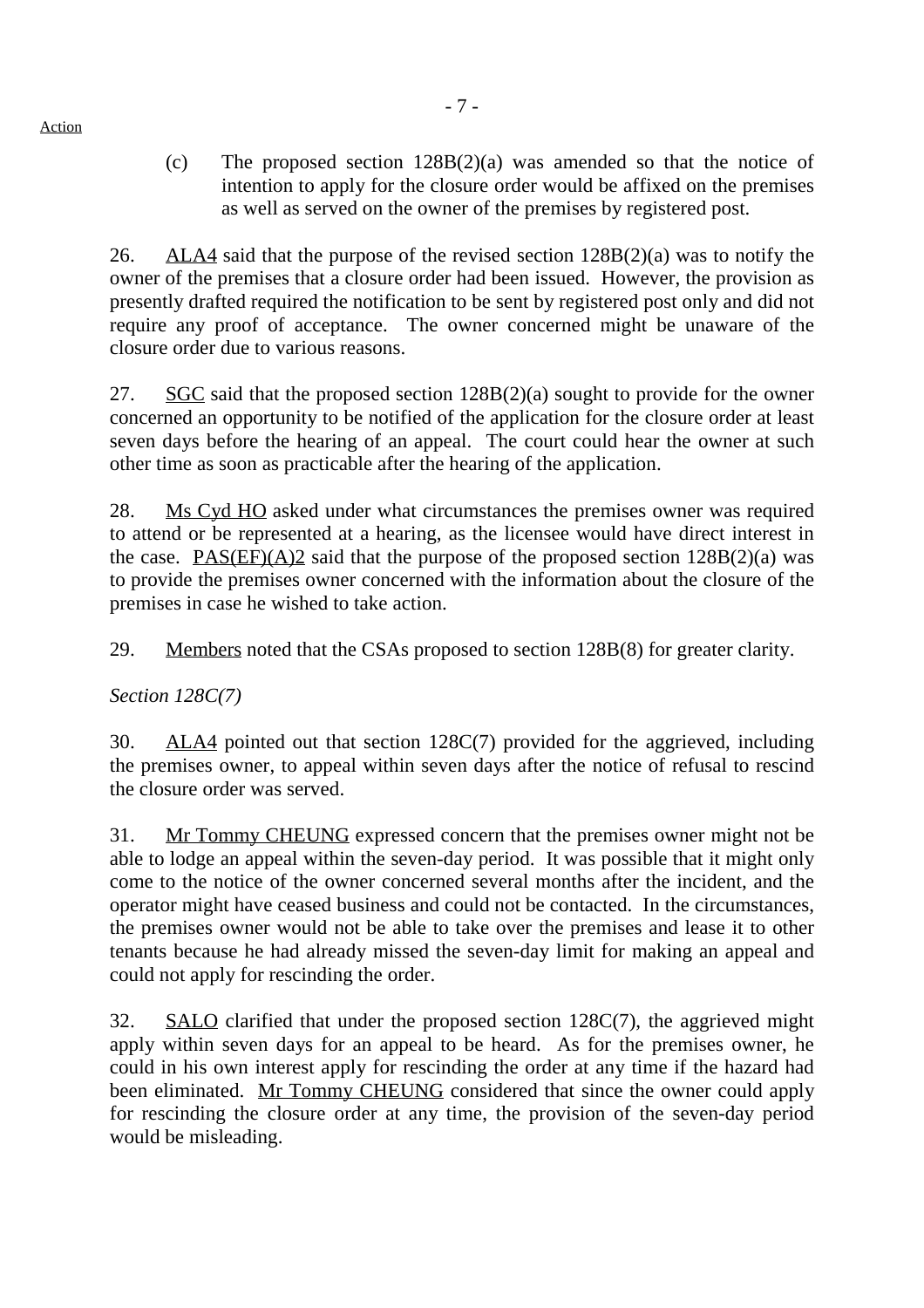33. Responding to the Chairman, SALO advised that the closure order issued by DFEH was an administrative order which could be withdrawn at any time if the conditions laid down in section 128C(6) were satisfied.

34. Mr Tommy CHEUNG asked whether the closure order had to be rescinded before the owner could lease the premises to another tenant. SALO advised that if the former operator could not be contacted after the issue of the closure order, the business would likely be suspended and the health hazard concerned would no longer exist. Thus, if the operator was lost contact, it would be the premises owner's responsibility to apply for rescinding the closure order.

35. Mr Tommy CHEUNG asked whether the owner's right to apply for rescinding the closure order was stipulated in the proposed legislation. SGC advised that any party who had an interest in the closed premises could apply to the Authority under the proposed section 128C(5) to rescind the closure order, and that if the Authority refused the application, the party concerned could then lodge an appeal under the proposed section 128C(7) to the Appeal Board within seven days of the service of the Authority's refusal.

36. ALA4 pointed out that apart from section 128C(7), section 128C(20) also provided for another appeal channel under which the aggrieved should make an appeal within seven days after the issue of the closure order.

37. Responding to Mr Tommy CHEUNG, SGC said that the premises owner could apply for rescinding the closure order under section 128C(5) and might lodge an appeal within seven days in accordance with section 128C(7). Alternatively, the owner concerned might make an appeal in accordance with section 128C(20). The seven-day limit under section 128(C) 7 and (20) could be extended on application to the Appeal Board.

*Section 128C(8)*

38. ALA4 advised that the proposed deletion of the sub-section was a consequential amendment to the proposal of the Appeal Board.

*Section 128C(13)*

39. Ms Cyd HO referred to section 128C(13) and expressed concern that any persons residing in the premises which were subject to the closure order would be removed with force if they refused to leave. She enquired whether an exemption provision should be spelt out clearly in section 128C(13)(d) so that the existence of human habitation on the premises would not be subject to the closure order. Deputy Director (Environmental Hygiene) of the Food and Environmental Hygiene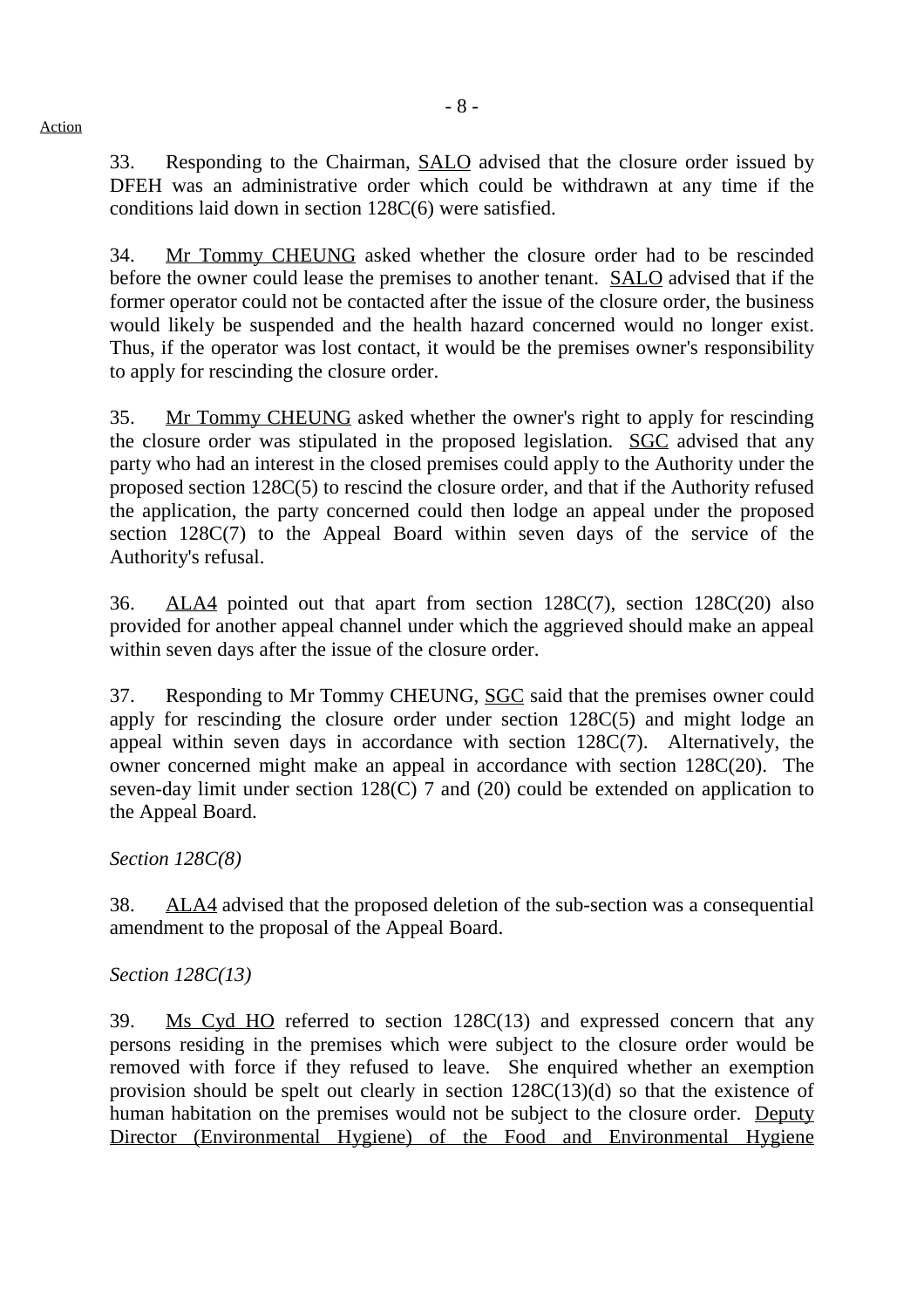Department advised that if the premises were used for human habitation, the premises would not be subject to the closure order.

40. Responding to Mr Tommy CHEUNG, PAS(EF)(A)2 said that section 128C(13)(a) provided that the Authority might permit any person on application to enter the premises to eliminate the hazard. SALO supplemented that similar provision was laid down in the Prevention of Spread of Infectious Disease Regulation under which the licensee's staff could enter the premises to eliminate the hazard concerned.

41. Mr Tommy CHEUNG enquired about the procedures for submitting the application for re-entering the closed premises, such as whether the personal particulars of individual employees had to be provided together with the application and whether a cleaning agent would also be permitted to enter the premises.

42. PAS(EF)(A)2 advised that the Authority would not reject any applications in relation to enter the closed premises for the purpose of eliminating hazard without reasons. SALO supplemented that with reference to the experience of enforcing the Prevention of the Spread of Infectious Disease Regulation, the Director of Health would, when taking a decision to close the food premises, provide the operators with guidelines and give approval for the employees of the food premises concerned to eliminate the hazard therein. SALO said that section 128C(13)(a) stipulated that DFEH might permit, on application, any person to remain on any closed premises. Therefore, a licensee could apply to DFEH for allowing any person, including the cleaning agent, to enter the closed premises to eliminate the hazard therein. He believed that DFEH would give approval for re-entry to the closed premises in these cases. He said that it was impossible to spell out all possible scenarios in the legislation. Mr WONG Yung-kan considered that section 128C(13) as presently drafted had adequately reflected the legislative intent.

43. ALA4 said that under the proposed section 128C(13)(a), any person was allowed to enter the closed premises and thereby it would be an operational arrangement of FEHD as to who would be allowed to enter the closed premises.

44. Mr Tommy CHEUNG remained of the view that section 128C(13) could not reflect the intention that human habitation on the premises would not be subject to the closure order. He requested the Administration to improve the drafting of section  $128C(13)(c)$  and (d) so that the employees' right to re-enter the premises to eliminate the hazard could be explicitly spelt out.  $PAS(EF)(A)2$  agreed to consider.

Admin